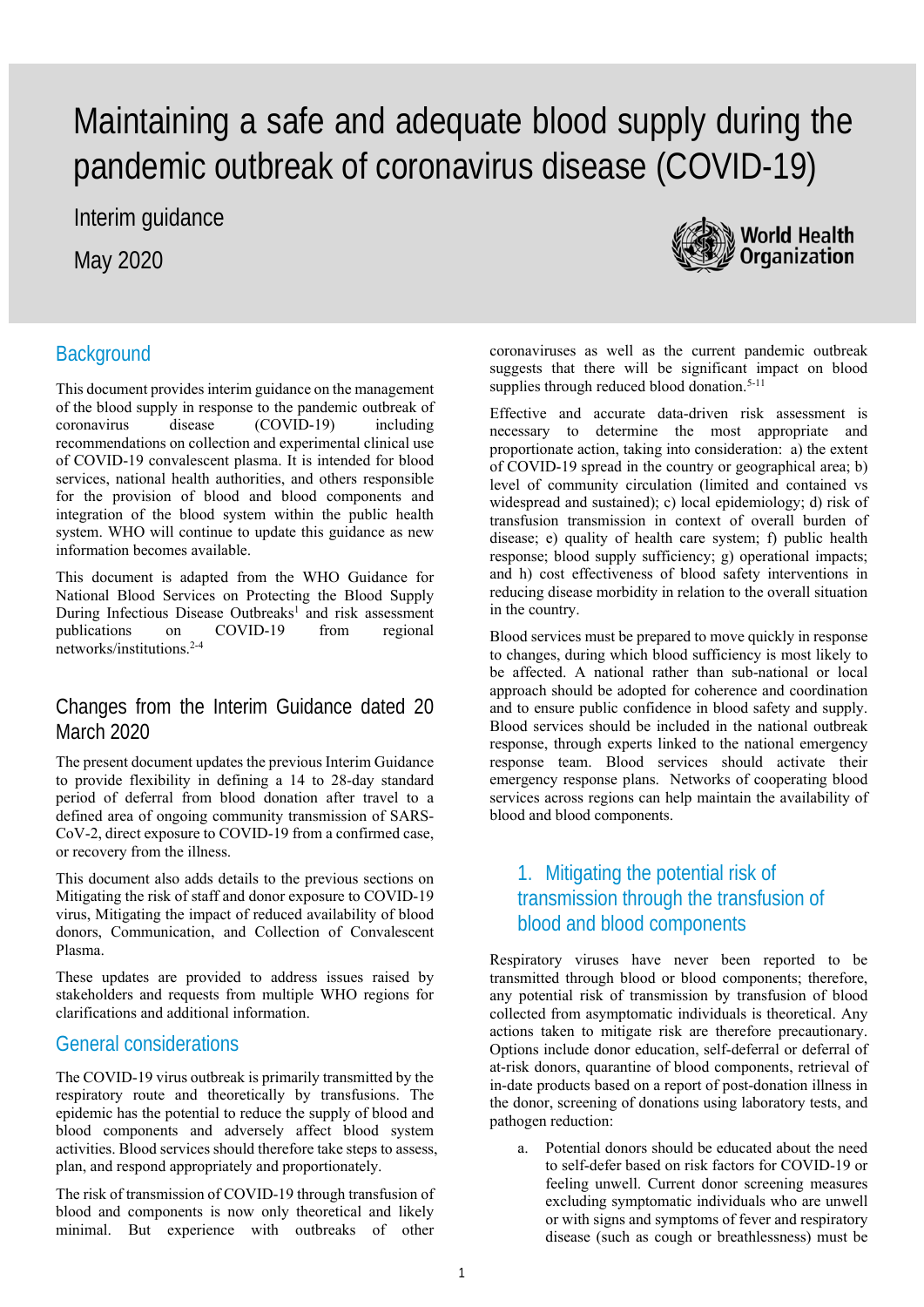strictly complied with. Persons who donate should inform the blood centre immediately if they develop a respiratory illness within 28 days of donation.

- b. Persons who have fully recovered from confirmed COVID-19, those with possible direct exposure to COVID-19 from a confirmed case, and those who have travelled from defined areas with ongoing community transmission should refrain from blood donation for a defined period. In settings where the blood supply is not in shortage, a precautionary approach with a deferral period of 28 days (two incubation periods) has been recommended in some jurisdictions. A deferral period of 14 days (one maximal incubation period) is generally considered adequate to assure absence of an acquired active infection by SARS-CoV-2. This approach would be appropriate in settings with significant reduction of the available blood supply.
- This may take the form of self deferral or mandatory deferral. In the event of widespread transmission, donor restrictions based on definitions of exposure risk and duration of deferral may need to be reduced to fit the local situations so as not to affect availability of blood for critical transfusion therapy.
- d. Quarantine of components with delayed release based on absence of a reported subsequent illness in the donor is an option in the event of widespread and sustained transmission. But this is difficult to implement and disrupts existing processes and workflows, leading to greater potential for errors. Release of blood into available inventory is delayed, and quarantine of platelets is particularly problematic given their short shelf-life.
- e. A system must be in place for donors to report postdonation illness consistent with COVID-19 or contact with a case that is confirmed post-donation. Blood and components collected within 14 to 28 days of disease onset in the donor or after contact exposure may be recalled as a precautionary measure. Although risk of transfusion transmission is theoretical, notification of the clinician of confirmed infection in the donor may also be considered if the blood or components have been transfused.
- f. Testing of the blood supply is premature in the absence of cases of transfusion transmission or demonstrated infectivity of the COVID-19 virus in blood collected from asymptomatic persons.
- g. Pathogen reduction technologies (PRTs) have been demonstrated to be effective against SARS-CoV and MERS-CoV in plasma and platelets. However, PRT requires significant logistical and financial investment. PRT for whole blood is less widely available and studies of inactivation of coronaviruses in whole blood are lacking. Introduction of PRT for the COVID-19 virus would not be cost effective or proportionate and is not recommended.
- Current manufacturing processes for plasma derivatives can inactivate and remove viruses related to the COVID-19 virus. As an enveloped virus, the COVID-19 virus is susceptible to many of the steps involved in preparation of therapeutic agents from fractionated plasma; thus, there is no

presumed risk for transmission through these products.

i. A haemovigilance system should be in place to capture any possible cases of transmission through blood and components. Haemovigilance is invaluable in helping to understand the risk from blood and components and the overall effectiveness of the measures taken by the blood service.12

The decision as to whether to implement precautionary measures with their resulting impact on blood sufficiency and operational resources must be carefully considered. Measures introduced during one phase of the outbreak may also become impractical or unsustainable at another phase. For example, a country with no locally acquired cases may opt as a precaution to defer donors recently returned from affected areas. This is possible if the numbers of deferred potential donors are low and can easily be managed without affecting supply. However, once more countries are affected and particularly when locally acquired cases start to appear, the risk becomes more general and it is harder to identify individual at-risk donors. In such situations, deferral becomes impractical and unsustainable.

# 2. Mitigating the risk of staff and donor exposure to COVID-19 virus

Any transmission from a donor is far more likely to occur through the respiratory route than through parenteral routes (including phlebotomy during blood donation). It is possible that an infected donor who is asymptomatic, pre-symptomatic, or has very mild symptoms may infect other donors and staff. Strategies taken to mitigate this risk should be proportionate and evidence-based and should follow the public health measures taken in the country. Blood donor centres and manufacturing premises are not acute care medical facilities, and so public health measures appropriate to the general public rather than clinics and hospitals should be applied. Providing information to donors and the public about the measures taken will contribute towards gaining their confidence to continue donating blood.<sup>8,10</sup>

Efforts should be made to schedule blood donations by appointment to avoid crowding at the collection centre. $8,10$ Donors and potential donors should be informed of the importance of self-deferral if they are feeling unwell, and of reporting immediately to the blood service any COVID-19 related illness within 28 days after donation. Individuals who should not donate blood should be screened off at the earliest opportunity, by providing relevant information on websites and posters or setting up triage stations. 6,8 If COVID-19 is confirmed in a blood donor or staff, the management of contacts should follow national public health guidelines.

The safety of the donation process should be ensured through the use of appropriate protective measures by staff.13 In addition to regular environmental decontamination, organization of donation procedures to minimise contagion between donors, including temperature screening at the entrance, providing entering donors with face masks and hand sanitization, and physical distancing, may be considered while assuring proper flow of work. $8-10,14,15$  It is not necessary for precautions taken in health care settings with sick patients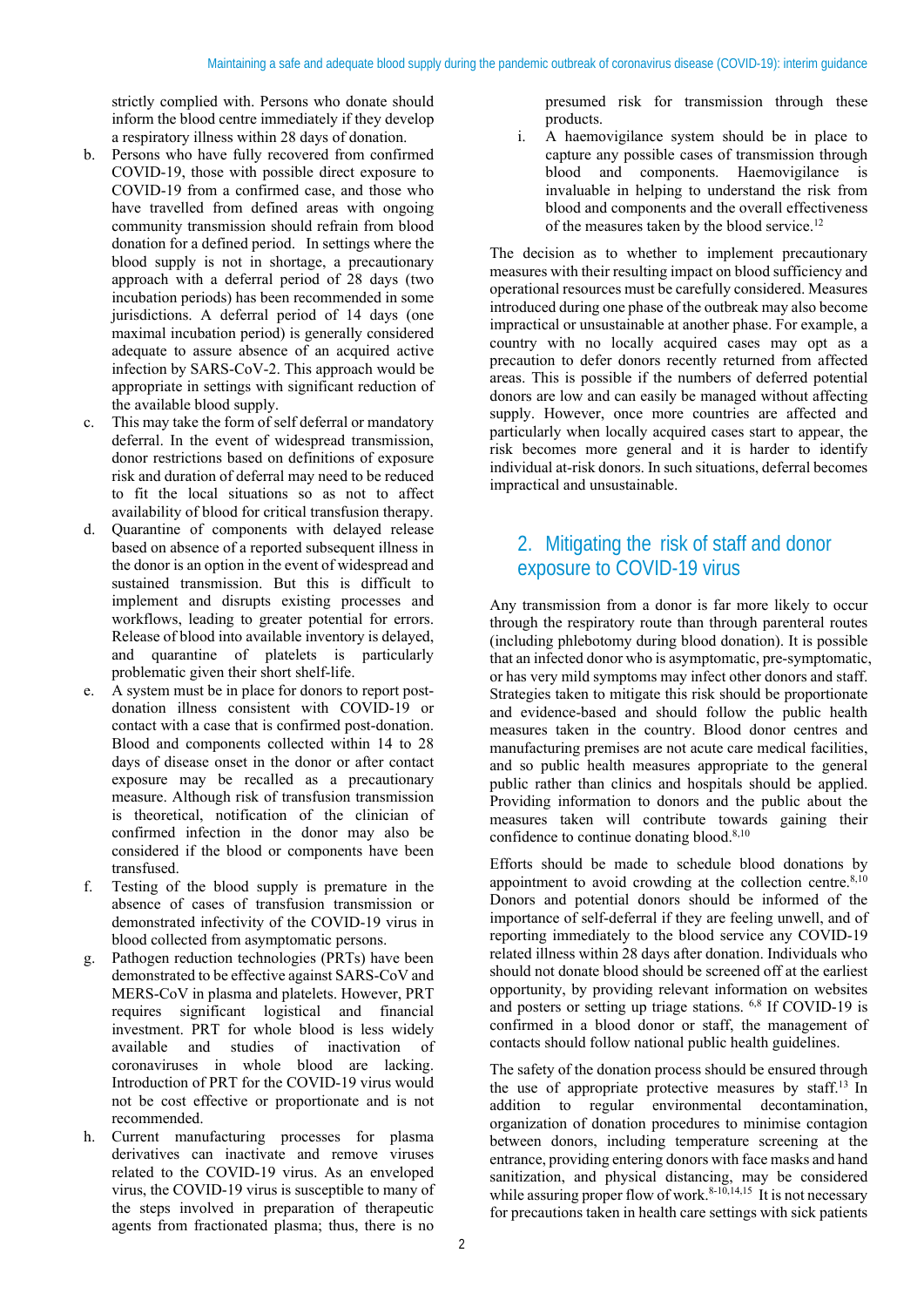to be applied to donor centres unless the donor centre is sited within hospital premises or there is evidence of their effectiveness in community settings.

Standard laboratory biosafety practices, based on national or international guidelines, should be followed in all circumstances.16 If blood service laboratories provide any pre-transfusion investigations, samples from patients suspected or confirmed with COVID-19 should be handled in accordance with COVID-19 guidance.<sup>17</sup>

Staff should be educated about COVID-19 and advised not to come to work if they feel ill or may have been exposed. Infection prevention and control measures should be reinforced.18 During widespread community transmission, staff may be reduced through illness; blood centres should consider measures to mitigate the impact on essential activities.11

# 3. Mitigating the impact of reduced availability of blood donors

Reduction of donor numbers before, during and after a COVID-19 outbreak is a major risk for blood services. Blood services should consider the sufficiency risk early to enable preparedness and response. The exact factors affecting blood donations vary in extent depending on local situation, and is dynamic throughout the course of the pandemic.<sup>9,11</sup> Blood donation numbers should be closely monitored so that measures can be taken quickly to pre-empt any decline in donor attendance or to consider importation of blood and components. This is particularly critical for components with short shelf life, such as platelets, where a constant supply is needed for patients dependent on platelet transfusions.

A significant decline in blood donor attendance occurs when individuals are unwilling to donate through fear of being infected during blood donation.8 A clear, proactive and consistent communication strategy is key to addressing and overcoming donor anxiety and fears, which often stem from lack of awareness or misinformation. These are most effective when they are part of national emergency response messaging. Effective public awareness campaigns on the importance of maintaining an adequate national blood supply, need for blood donors, and safety of the donation process should also be disseminated continuously. Different communication platforms and tools should be used, including social media, in order to reach all segments of the population. 8-11,15

Containment strategies may limit the ability of donors to attend donation sessions and prevent blood collection teams from visiting areas associated with infection clusters or where public health restrictions are in place. Reduction in routine blood collection practices, such as mobile blood donation drives and group donations, may occur due to closure of workplaces, businesses, schools and community-based institutions. Strategies to overcome this include rapid switching of sites for blood collections where feasible, providing donor transportation, intensifying efforts to schedule appointments for donations, or adjusting operating hours. Blood collection activities may need to be organized on a more targeted basis through focused retention and recall of healthy repeat donors. Innovative use of social media and

communication tools may help in fostering donor networks and organising virtual donor-related events. 7-9,14

Routine practices for donor management and infectious disease testing should not be changed. However, in the event of extreme blood shortages, changes in certain criteria may be considered such as reduction of whole blood donation intervals for donors with robust haemoglobin levels who are able to tolerate more frequent donations.

Systems should be in place to enable re-entry of infected donors after recovery. Most can donate again 28 days after full recovery. Shortening the duration of deferral to less than 28 days for routine donation can be considered in settings of significant risk of blood shortages. However, a minimum deferral period of 14 days after full recovery from symptoms additionally is advocated as a precautionary measure for maintaining health of the donor and to allay fears that the donor might be a source of contagion in the blood collection centre. A standard deferral period after full recovery may also support the collection of convalescent plasma for treatment of COVID-19 patients (see Section 7: Collection of convalescent plasma).

Importation of blood and components from unaffected areas of the country or another unaffected country (if permitted by regulatory authorities) is a potential solution if there are insufficient local stocks, although if widespread transmission is occurring, this may be difficult. There are also logistical issues with safely transporting blood and components.

### 4. Managing the demand for blood and blood products

Blood services should continually assess their blood stocks carefully in anticipation of uncertainty in the scale of collection activities. During widespread transmission, demand for blood and components may decrease as the health care system shifts toward treating increasing numbers of COVID-19 patients and elective surgeries and non-urgent clinical interventions are deferred. But blood transfusions will still be necessary for emergency situations such as trauma, post-partum haemorrhage, severe infant anaemia, blood dyscrasias, and urgent surgeries requiring availability of blood. Increased stocks may also be needed to support COVID-19 patients with severe sepsis or requiring extracorporeal membrane oxygenation support.

Good patient blood management will help safeguard blood stocks. The blood service must clearly communicate and coordinate with health care professionals responsible for transfusion activities to ensure that blood and components are only used when clinically appropriate.<sup>9,11</sup>

## 5. Ensure undisrupted supplies of critical material and equipment

Transport and trade restrictions, quarantine requirements, border control measures and production disruptions may decrease the global supply chain of critical materials and equipment used in blood and component collection, laboratory testing (including immunohaematology reagents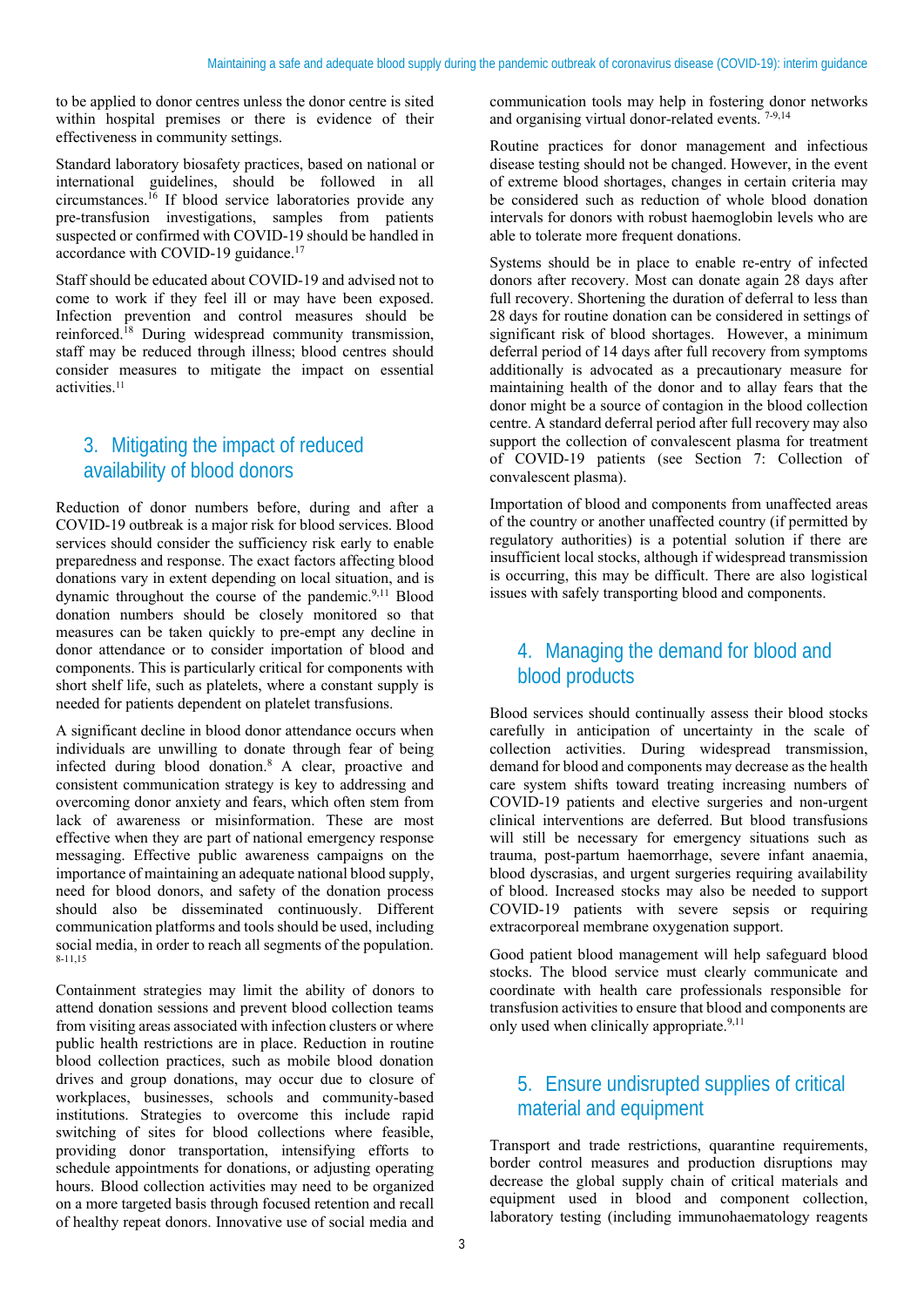and infectious disease screening assays). The blood service must take steps to ensure continuity of supplies.

# 6. Communication

Public and stakeholder confidence in the blood system is important. Governmental authorities and the blood service must communicate clearly to ensure that the national emergency response team, donors and recipients, and the public are properly informed and understand planned actions including recognition of blood collection activities as essential services. Messaging and actions should be proportionate, evidence-based and consistent with overall national emergency response messaging.<sup>9,19,20</sup>

Within the blood service, all staff should understand the infectious threat and actions taken to ensure safety and reliability of the blood supply and the safety of staff and donors.

# 7. Collection and clinical use of convalescent plasma

WHO recognizes convalescent plasma as an experimental therapy that may be useful in treatment of COVID-19 in the context of clinical studies to establish the feasibility, safety and medical effectiveness for its collection and use. This position is based on promising early reports of empirical use of COVID-19 convalescent plasma and encouraging historic experience with use of convalescent plasma to treat SARS and pandemic influenza.21,22,23,24

WHO recommends strongly that COVID-19 Convalescent Plasma should be used in prospectively conducted and controlled Randomized Clinical Trials (RCTs) as the most effective and efficient strategy to determine the efficacy and safety of this experimental therapy. In settings where randomization of patients is infeasible, structured observational studies linked to RCTs can be considered in which standardized protocols consistent with the active arm of an established RCT are used to generate data on the properties of the administered COVID-19 Convalescent Plasma, the characteristics of treated patients and defined patient outcomes. Data on product preparation and use collected in this way and reported to a central national authority can provide information that supports the findings of prospectively controlled RCTs.

COVID-19 Convalescent Plasma can be made available on an experimental basis through local production provided that ethical and safety criteria are met for its preparation and use. Detailed risk assessment must always be conducted to ensure that the blood service has sufficient capability to safely collect, process and store these specific blood components in a quality-assured manner in compliance with established standards and requirements for plasma for transfusion. WHO has previously released interim guidance for the use of convalescent plasma collected from patients recovered from Ebola Virus Disease.25 Additionally, the WHO Blood Regulators Network Position Paper on Use of Convalescent Plasma, Serum or Immune Globulin Concentrates as an Element in Response to an Emerging Virus (2017) provides

helpful considerations.<sup>26</sup> Consistent with prior guidance, medical, legal and ethical safeguards should be in place both for the donors of COVID-19 Convalescent Plasma and the patients who receive it. Regulatory agencies should enable progress in this area by establishing appropriate conditions for the collection of convalescent plasma, the ethical conduct of clinical studies, and the monitoring and reporting of assessable patient outcomes.

WHO is committed to liaise with its international partners to obtain and share information on policies and protocols for studies of COVID-19 Convalescent Plasma that emerge in different countries and regions. Examples of such documents are provided in the Appendix to this document. WHO does not endorse any of these statements or protocols. The information is provided exclusively to assist stakeholders with identifying links to the various statements, guidelines and protocols. Additional information relevant to studies of COVID-19 Convalescent Plasma can be found at an open access website of the International Society of Blood Transfusion at the set of the set of the set of the set of the set of the set of the set of the set of the set of the set of the set of the set of the set of the set of the set of the set of the set of the set of the set o

http://isbtweb.org/coronaoutbreak/convalescent-plasma-

covid-19-resources/. A Cochrane rapid systematic review on the use of COVID-19 Convalescent Plasma also provides information on case series and on studies that have been registered in clinical trial websites.27

While no universal protocol exists for collection and use of COVID-19 Convalescent Plasma, common criteria for acceptance of donors of COVID-19 Convalescent Plasma include diagnostic evidence of prior infection with SARS-Cov-2, deferral for a standard period after full recovery (or a negative virologic test for earlier collections), and retention of a blood sample for characterization of antibodies to the virus. Data elements for reporting of patient outcomes commonly include patient characteristics (e.g. gender, age, co-morbidities), timing of therapy in relation to disease onset, therapies administered including number, volume and antibody titre of transfused units of COVID-19 Convalescent Plasma, clinical and laboratory indicators of disease severity at baseline and at defined subsequent time points, adverse reactions linked to transfusions, and time to hospital discharge or fatality. In settings where donor selection based on the titre of neutralizing antibodies is infeasible, outcomes from the treatment can be stratified in post-trial analyses to determine the effect of the titre of the convalescent plasma administered.

#### References

- 1. Protecting the Blood Supply During Infectious Disease Outbreaks – Guidance for National Blood Services. World Health Organization. (2019). Available at https://www.who.int/publicationsdetail/protecting-the-blood-supply-duringinfectious-disease-outbreaks-guidance-for-nationalblood-services
- 2. APBN Rapid Brief White Paper: 2019 Novel Coronavirus (SARS-CoV-2): Expected challenges and risks to blood safety. Asia Pacific Blood Network. (2020). Available at https://apbnonline.com/images/apbn%20rapid%20b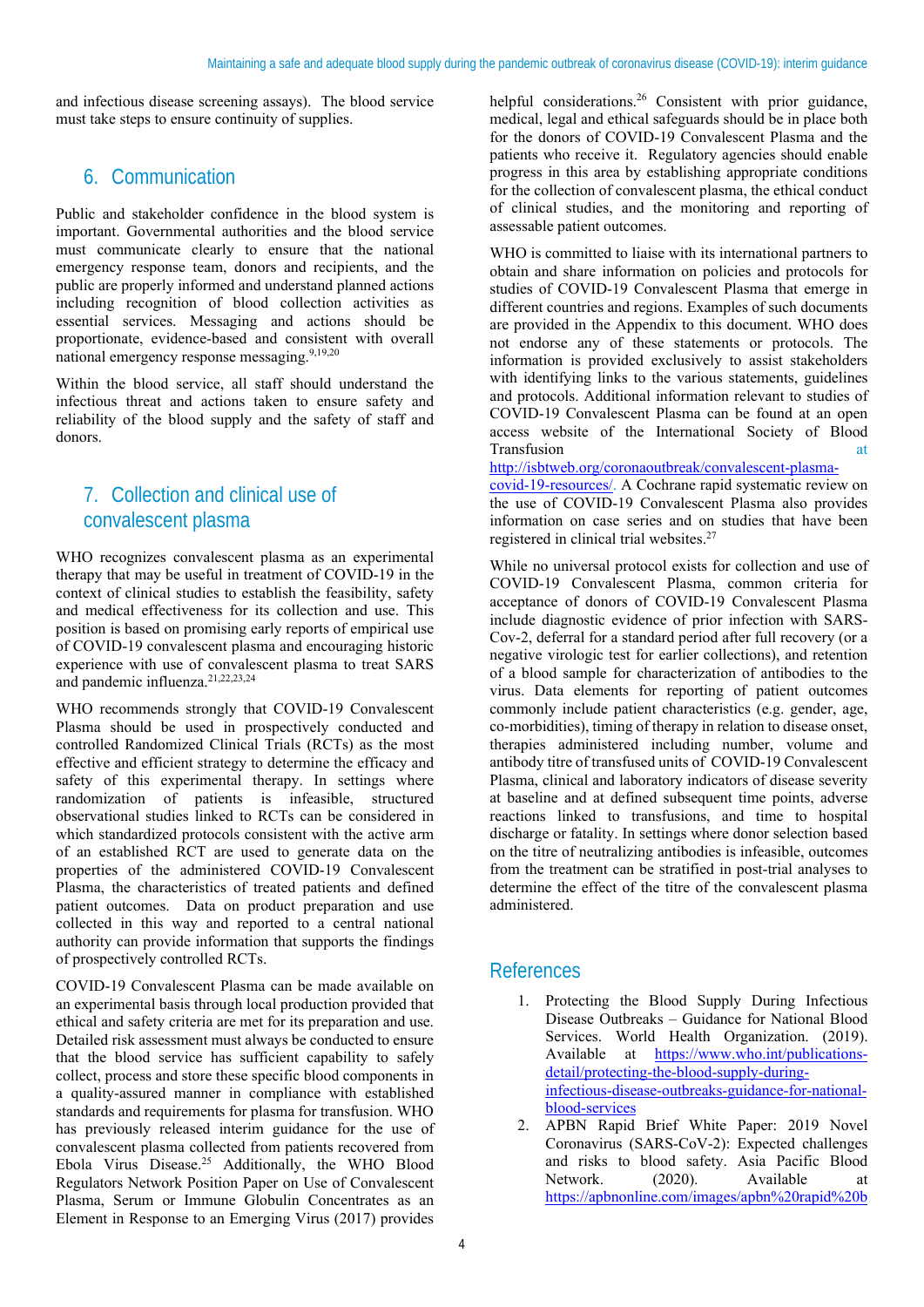rief%20white%20paper%202019%20novel%20cor onavirus%20sars-cov-2.pdf

- 3. Rapid risk assessment: Outbreak of novel coronavirus disease 2019 (COVID-19): increased transmission globally – fifth update. European Centre for Disease Prevention and Control. Available at a state of the state at a state of the state at a state of the state at a state of the state at a https://www.ecdc.europa.eu/sites/default/files/docu ments/RRA-outbreak-novel-coronavirus-disease-2019-increase-transmission-globally-COVID-19.pdf
- 4. Important Information for Blood Establishments Regarding the Novel Coronavirus Outbreak. February 4 2020. US Food and Drug Administration. Available at https://www.fda.gov/vaccines-bloodbiologics/safety-availability-biologics/importantinformation-blood-establishments-regarding-novelcoronavirus-outbreak
- 5. Shan H, Zhang P. Viral attacks on the blood supply: the impact of severe acute respiratory syndrome in Beijing. Transfusion. 2004;44(4):467-9.
- 6. Teo D. Blood supply management during an influenza pandemic. ISBT Science Series. 2009;4(n2):293-8.
- 7. Kwon SY, Lee EH, Kim HS et al. Middle East Respiratory Syndrome Coronavirus (MERS-COV) outbreak in South Korea: risk management at the Korean Red Cross Seoul Nambu Blood Center (abstract). Vox Sanguinis. 2015;109 (Suppl. 2):18.
- 8. Wang Y, Han W, Pan L et al. Impact of COVID-19 on blood centres in Zhejiang province, China. Vox Sanguinis. 2020 (early view). Available at: https://onlinelibrary.wiley.com/doi/epdf/10.1 111/vox.12931.
- 9. Franchini M, Farrugia A, Velati C et al. The impact of the SARS-CoV-2 outbreak on the safety and availability of blood transfusions in Italy. Vox Sanguinis. 2020 (early view). Available at: https://onlinelibrary.wiley.com/doi/epdf/10.1111/v ox.12928.
- 10. Mohammadi S, Yazdi SMT, Eshghi P et al. Coronavirus disease 2019 (COVID-19) and decrease in blood donation: experience of Iranian Blood Transfusion Organization (IBTO). Vox Sanguinis. 2020 (early view). Available at: https://onlinelibrary.wiley.com/doi/epdf/10.1 111/vox.12930.
- 11. Pagano MB, Hess JR, Tsang HC et al. Prepare to adapt: blood supply and transfusion support during the first 2 weeks of the 2019 novel coronavirus (COVID-19) pandemic affecting Washington State. Transfusion. 2020 (early view). Available at: https://onlinelibrary.wiley.com/doi/epdf/10.1111/trf .15789.
- 12. A guide to establishing a national haemovigilance system. World Health Organization. (2016). Available at https://www.who.int/publicationsdetail/a-guide-to-establishing-a-nationalhaemovigilance-system
- 13. Advice on the use of masks in the community, during home care, and in health care settings in the context of COVID-19 Available at https://www.who.int/publications-detail/advice-on-

the-use-of-masks-in-the-community-during-homecare-and-in-healthcare-settings-in-the-context-ofthe-novel-coronavirus-(2019-ncov)-outbreak

- 14. Recommendations for blood establishments regarding the novel coronavirus disease (COVID-2019) outbreak (v1.0) (English translation). Chinese Society of Blood Transfusion. Available at http://eng.csbt.org.cn/portal/article/index/id/606/cid /7.html
- 15. Jennifer NS Leung, CK Lee. Can we secure our blood supply in COVID-19? Hong Kong experience. Available at http://isbtweb.org/fileadmin/user\_upload/Slides\_Ca n we secure our blood supply in COVID-19 -Hong Kong Experience.pdf
- 16. Laboratory biosafety manual. World Health Organization. (2004). Available at https://www.who.int/csr/resources/publications/bio safety/Biosafety7.pdf?ua=1
- 17. Laboratory biosafety guidance related to coronavirus disease 2019 (COVID-19). Available at https://apps.who.int/iris/bitstream/handle/10665/33 1138/WHO-WPE-GIH-2020.1-eng.pdf
- 18. Getting your workplace ready for COVID-19. Available at https://www.who.int/docs/defaultsource/coronaviruse/getting-workplace-ready-forcovid-19.pdf
- 19. Risk communication and community engagement (RCCE) readiness and response to COVID-19 Interim Guidance v2, 26 January 2020. Available at https://www.who.int/publications-detail/riskcommunication-and-community-engagementreadiness-and-initial-response-for-novelcoronaviruses-(-ncov)
- 20. Communicating risk in public health emergencies. World Health Organization. (2018). Available at https://www.who.int/publicationsdetail/communicating-risk-in-public-healthemergencies.
- 21. Shen C, Wang Z, Zhao F, et al. Treatment of 5 Critically Ill patients with COVID-19. JAMA. Published online March 27, 2020. doi:10.1001/jama.2020.4783
- 22. Duan K, Liu B, Li C, et al. The feasibility of convalescent plasma therapy in severe COVID-19 patients: a pilot study. PNAS first published April 6, 2020. https://doi.org/10.1073/pnas.2004168117
- 23. Casadevall A, Pirofski L-A. The convalescent sera option for containing COVID-19. J Clin Invest. 2020;130(4):1545–1548. https://doi.org/10.1172/JCI138003.
- 24. Mair-Jenkins J, Saavedra-Campos M, Baille JK, et al. The effectiveness of convalescent plasma and hyperimmune immunoglobulin for the treatment of severe acute respiratory infections of viral etiology: a systematic review and exploratory meta-analysis. J Infect Dis 2015 Jan 1;211(1):80-90. Doi:10.1093/infdis/jiu396. Epub 2014 Jul 16
- 25. Use of convalescent whole blood or plasma collected from patients recovered from Ebola Virus Disease for Transfusion, as an empirical treatment during outbreaks – interim guidance for national health authorities and blood transfusion services.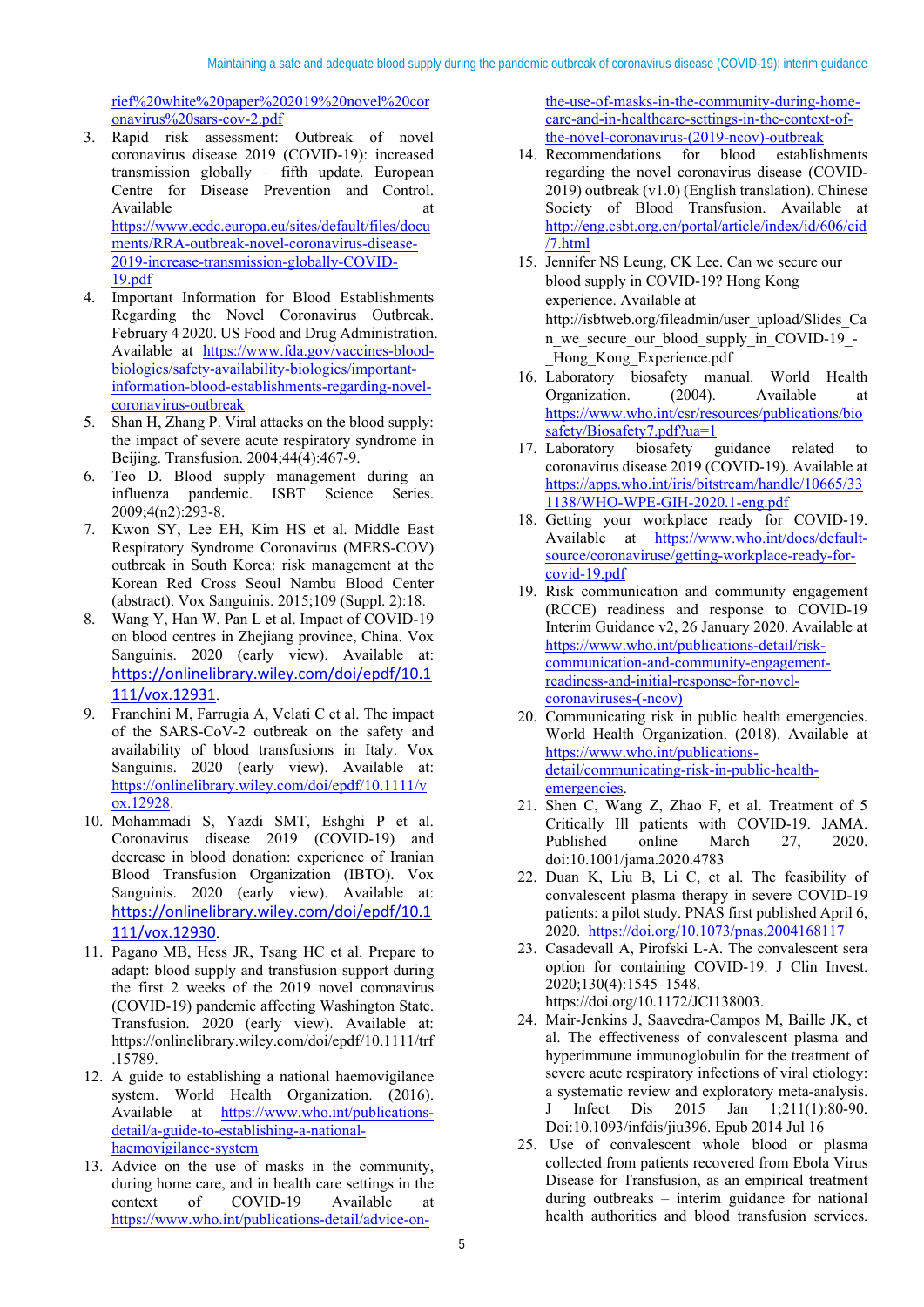World Health Organization. (2014). Available at https://apps.who.int/iris/bitstream/handle/10665/13 5591/WHO\_HIS\_SDS\_2014.8\_eng.pdf?sequence= 1

26. WHO Blood Regulators Network Position Paper on Use of Convalescent Plasma, Serum or Immune Globulin Concentrates as an Element in Response to an Emerging Virus (2017). Available at https://www.who.int/bloodproducts/brn/2017\_BRN PositionPaper\_ConvalescentPlasma.pdf?ua=1

# Acknowledgements

Updates to the Interim Guidance on Maintaining a safe and adequate blood supply during the pandemic outbreak of coronavirus disease (COVID-19) published on 20 March 2020 were developed by Dr Diana Teo, WHO Expert Advisory Panel member for blood transfusion medicine and Dr Jay Epstein of the US FDA as an informal consultant to WHO.

The following WHO staff contribute to or reviewed the current interim guidance:

Junping Yu, Yuyun Maryuningsih, François-xavier Lery (Technical Standards and Specification Unit, WHO HQ), André Loua (AFRO), Mauricio Beltrán Durán (AMRO), Yetmgeta E. Abdella (EMRO), Aparna Singh Shah (SEARO), Jinho Shin (WPRO).

The feedback given by the following experts, organizations and WHO teams is highly acknowledged:

Kamel Boukef, Nabajyoti Choudhury, Ana Emilia del Pozo, Peter Flanagan, Mahrukh Getshen, Alan Kitchen, Dora Mbanya, May Raouf, Ravi Reddy, Yongming Zhu, Shimian Zou (Expert Advisory Panel members for blood transfusion medicine); Harvey Klein, Salwa Hindawi, Paul Strengers (ECBS Blood Tract members); Michael P. Busch, Louie M. Katz; Clive Seed (ISBT transfusion-transmitted infectious diseases Working Party); Peter van den Burg, Ryanne Lieshout-Krikke, Catherine Hartmann, Pierre Tiberghien, Christof Jungbauer, Wolfgang Mayr (European Blood Alliance); Dragoslav Domanovic (ECDC); Iain Gosbell, Veronica Hoad, Phil Kiely (Australian Red Cross Lifeblood); Giancarlo Maria Liumbruno (Italian National Blood Centre); Patient Safety and Risk Management, Quality of Health Service Health and Services Resilience Teams of WHO Integrated Health Services Department.

Drafts of this interim guidance were developed by WHO and circulated for feedback to external experts and organizations with recognized expertise and interest in the field and selected National Blood Services in affected countries. Evidence on COVID-19 virus biology, incubation period of infection, etc., was reviewed by authors and WHO staff. There is limited evidence on the viraemic period of infection of COVID-19. Recommendations are drawn from best practice during outbreaks of other closely related viruses

WHO continues to monitor the situation closely for any changes that may affect this interim guidance. Should any factors change, WHO will issue a further update. Otherwise, this interim guidance document will expire 2 years after the date of publication.

© World Health Organization 2020. Some rights reserved. This work is available under the CC BY-NC-SA 3.0 IGO license.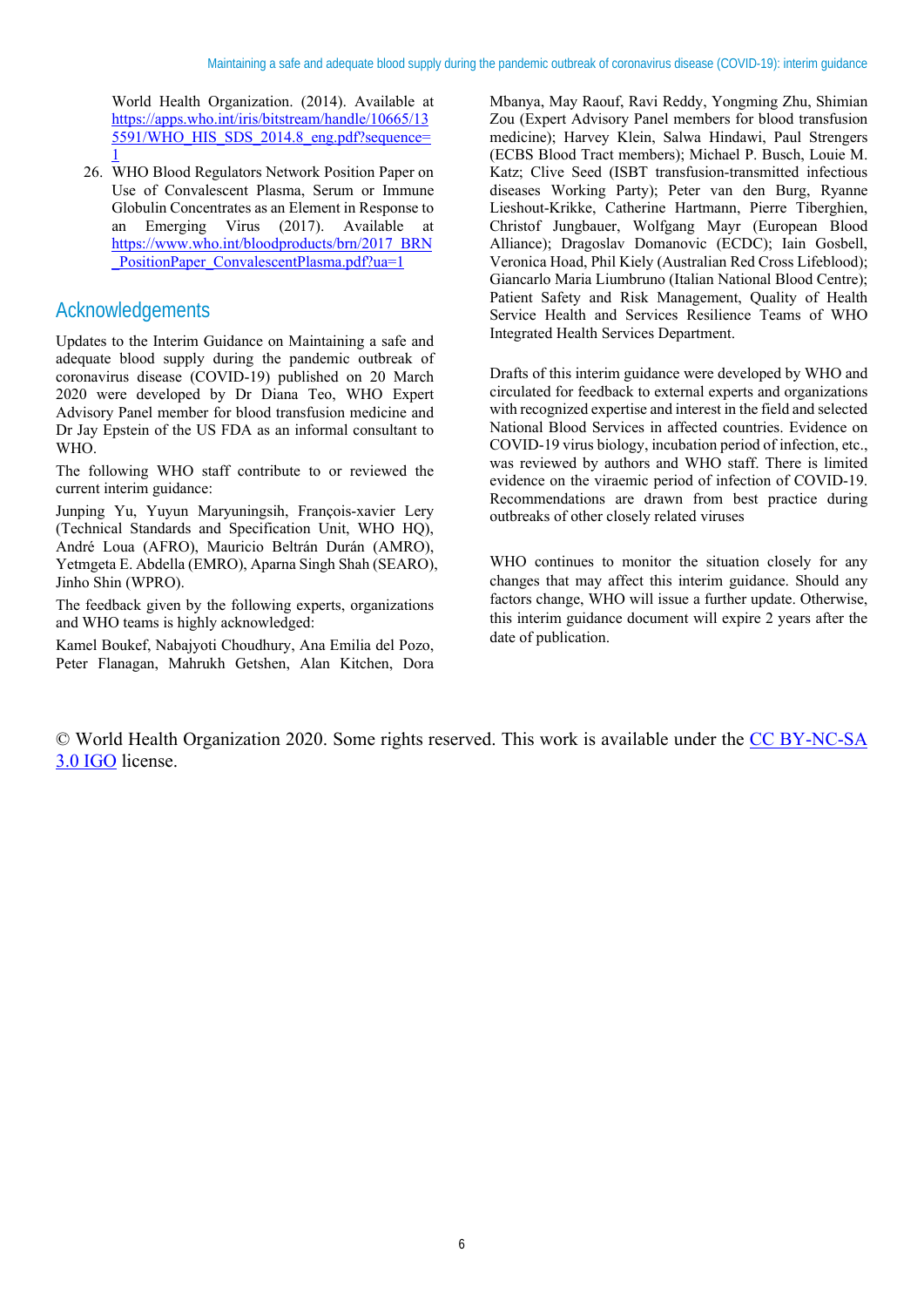#### **Appendix**

Position statements and/or study protocols for evaluation of COVID‐19 Convalescent Plasma have been issued by several Member States and regional organizations. Examples available at the time of this writing are provided in the following table.

| <b>INITIATOR</b>                  | <b>TITLE OF DOCUMENT</b>              | LINK TO THE DOCUMENT                       |
|-----------------------------------|---------------------------------------|--------------------------------------------|
| Saudi Arabia,                     | Use of Convalescence Plasma in        | http://isbtweb.org/coronaoutbreak/conval   |
| King Abdulaziz University         | The Treatment of Patients             | escent-plasma-covid-19-resources/          |
| Jeddah.                           | Infected with Covid-19 Virus          |                                            |
|                                   | Infection Protocol Version V 1.2      |                                            |
| SIMTI (Societa Italiana di        | <b>Convalescent Plasma "Position</b>  | http://isbtweb.org/coronaoutbreak/conval   |
| Medicina Transfusionale e         | paper" on the preparation of          | escent-plasma-covid-19-resources/          |
| Imunoematologia)                  | immune plasma to be used in the       |                                            |
| SIdEM (Societa Italiana di        | treatment of patients with            |                                            |
| Emaferesi e Manipulazione         | COVID-19.                             |                                            |
| Cellulare)                        |                                       |                                            |
| US Food and Drug                  | Recommendations for                   | https://www.fda.gov/vaccines-blood-        |
| Administration                    | Investigational COVID-19              | biologics/investigational-new-drug-ind-or- |
|                                   | <b>Convalescent Plasma</b>            | device-exemption-ide-process-              |
|                                   |                                       | cber/recommendations-investigational-      |
|                                   |                                       | covid-19-convalescent-plasma               |
|                                   |                                       |                                            |
|                                   | <b>National Expanded Access</b>       | https://www.uscovidplasma.org/             |
|                                   | <b>Treatment Protocol</b>             |                                            |
| COVID-19 Convalescent             | <b>US National COVID-19</b>           | https://ccpp19.org/                        |
| Plasma Project (CCPP19)           | Convalescent Plasma Project           |                                            |
| Leadership Group                  |                                       |                                            |
| <b>UP-Philippine General</b>      | Guide on The Compassionate Use        | http://isbtweb.org/coronaoutbreak/conval   |
| <b>Hospital Technical Working</b> | of                                    | escent-plasma-covid-19-resources/          |
| Group on Convalescent             | Convalescent Plasma Therapy for       |                                            |
| Plasma Therapy                    | Covid-19                              |                                            |
| <b>European Commission</b>        | An EU programme of COVID-19           | https://ec.europa.eu/health/blood tissues  |
| Directorate-General for           | convalescent plasma collection        | organs/covid-19_en                         |
| <b>Health and Food Safety</b>     | and transfusion                       |                                            |
| Directorate B - Health            | Guidance on collection, testing,      |                                            |
| systems, medical products         | processing, storage, distribution     |                                            |
| and innovation                    | and monitored use.                    |                                            |
| <b>ISBT Working Party on</b>      | Points<br>consider<br>the<br>to<br>in | http://isbtweb.org/coronaoutbreak/conval   |
| <b>Global Blood Safety</b>        | preparation and transfusion of        | escent-plasma-covid-19-resources/          |
|                                   | COVID-19 convalescent plasma          |                                            |
|                                   |                                       |                                            |
|                                   | consider<br>Points<br>to<br>in<br>the |                                            |
|                                   | preparation and transfusion of        |                                            |
|                                   | COVID-19 convalescent plasma in       |                                            |
|                                   | middle-<br>and<br>income<br>low-      |                                            |
|                                   | countries                             |                                            |
| Pan American Health               | Regulatory considerations on          | https://iris.paho.org/handle/10665.2/5203  |
| Organization (PAHO)               | authorization of the use of           | $6 \overline{6}$                           |
|                                   | convalescent plasma (PC) to           |                                            |
|                                   | address the COVID-19 emergency        |                                            |